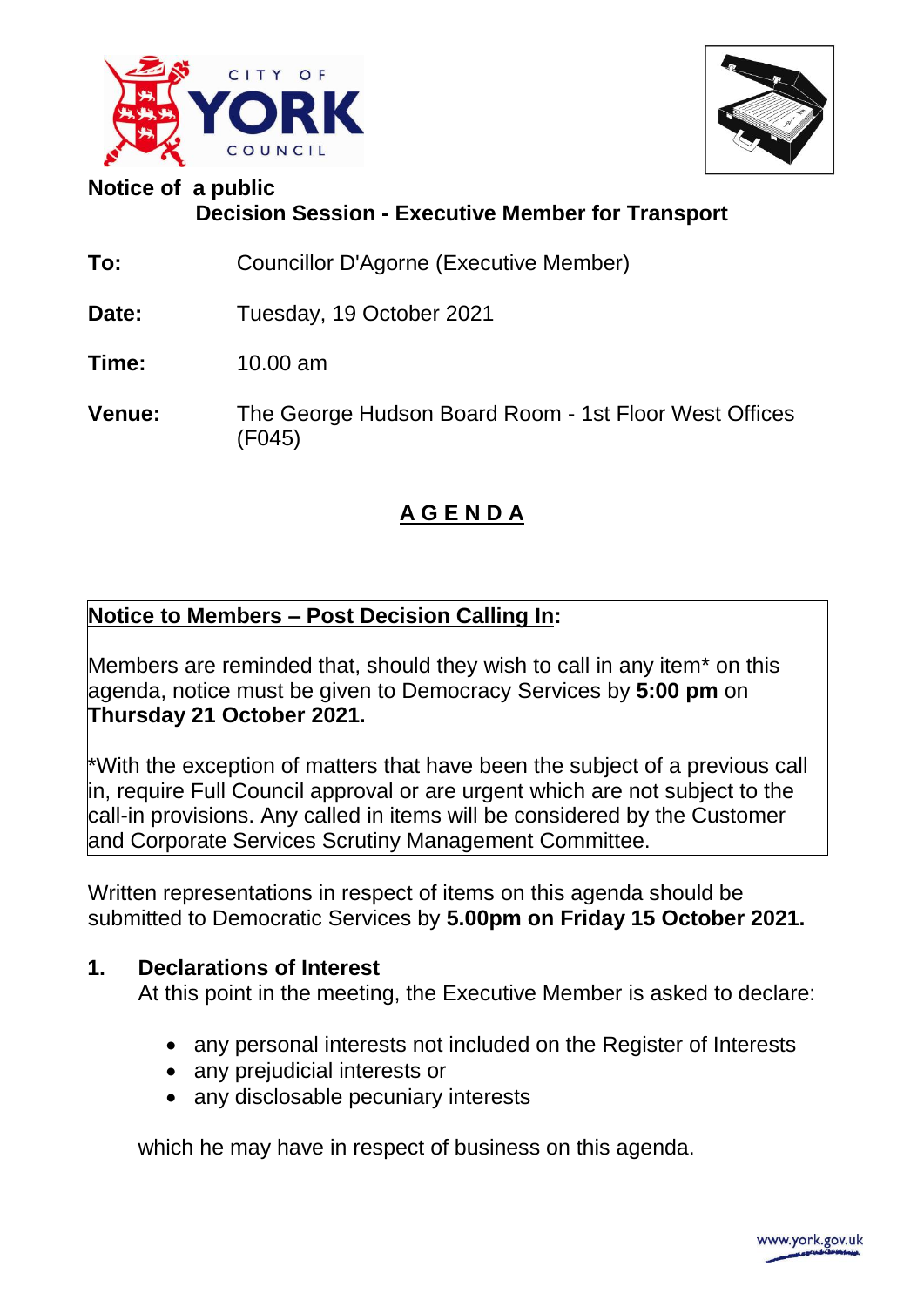#### **2. Minutes** (Pages 1 - 8)

To approve and sign the minutes of the meeting held on 21 September 2021.

## **3. Public Participation**

At this point in the meeting members of the public who have registered to speak can do so. Members of the public may speak on agenda items or on matters within the remit of the committee. Please note that our registration deadlines have changed to 2 working days before the meeting, in order to facilitate the management of public participation at our meetings. The deadline for registering at this meeting is at **5.00pm** on **Friday 15 October 2021**.

To register to speak please visit

www.york.gov.uk/AttendCouncilMeetings to fill in an online registration form. If you have any questions about the registration form or the meeting please contact Democratic Services on the details at the foot of the agenda.

## **Webcasting of Public Meetings**

Please note that, subject to available resources, this meeting will be webcast including any registered public speakers who have given their permission.

The meeting can be viewed live and on demand at www.york.gov.uk/webcasts. During coronavirus, we've made some changes to how we're running council meetings. See our coronavirus updates (www.york.gov.uk/COVIDDemocracy) for more information on meetings and decisions.

#### **4. Directorate of Place 2021/22 Transport Capital** (Pages 9 - 30) **Programme – Monitor 1 Report**

This report sets out progress to date on schemes in the 2021/22 Transport Capital Programme, and proposes adjustments to scheme allocations to align with the latest cost estimates and delivery projections.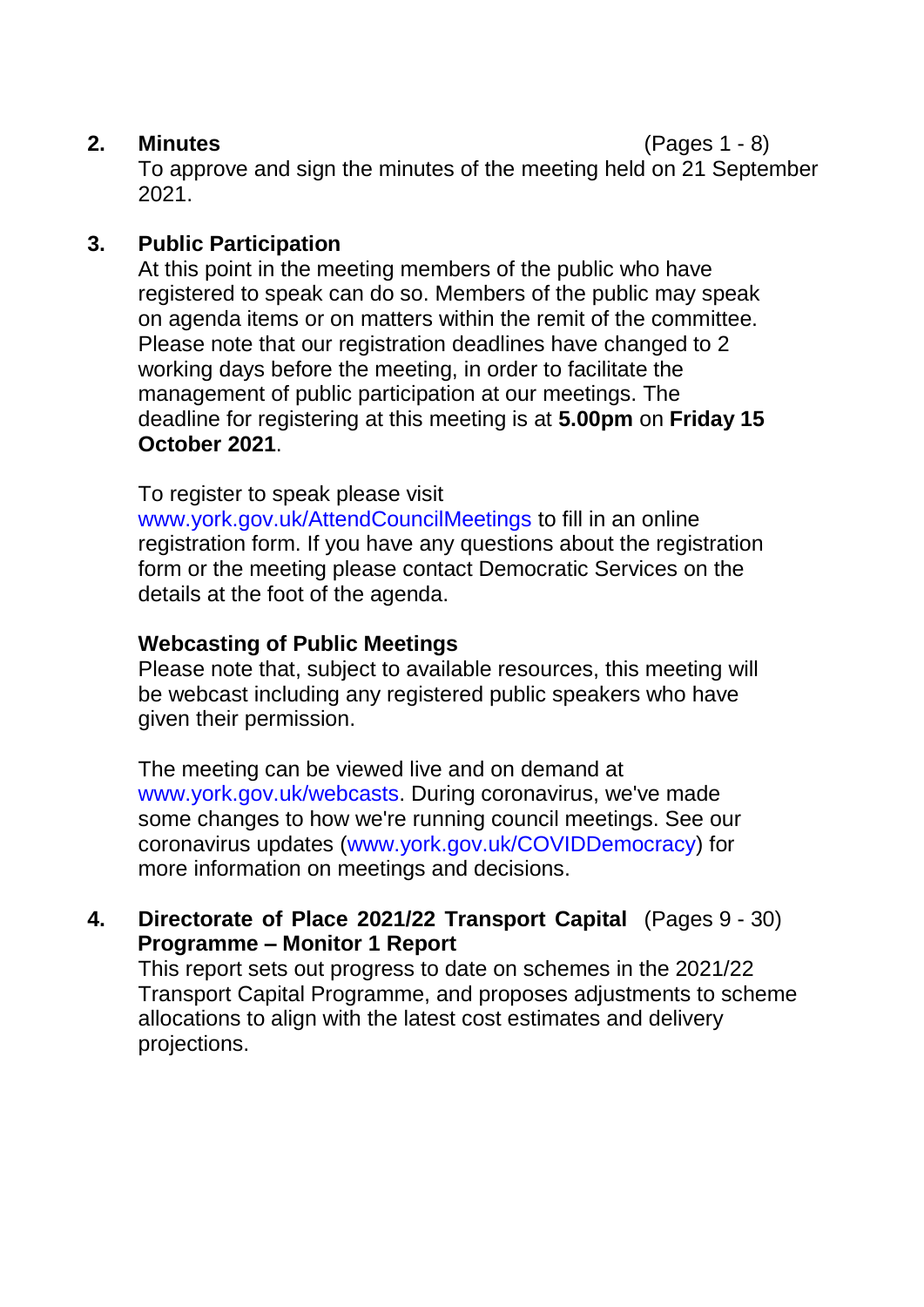(Pages 53 - 132)

#### **5. Petition by residents of Kexby Avenue and Arnside Place seeking the introduction of Residents Parking**

This report asks the Executive Member to consider drafting of a further Order to extend the R39B Residents' Priority Parking Zone to include properties in Kexby Avenue.

#### **6. Tadcaster Road Sustainable Modes Improvement Scheme**

This report sets outs the feasibility work that has been undertaken to determine measures to improve the corridor for sustainable modes within the budget available to be delivered with the major highway maintenance scheme which is due to commence in spring 2022.

**7. York Bus Service Improvement Plan** (Pages 133 - 192) This report presents a Bus Service Improvement Plan (BSIP) for York. The Department for Transport (DfT) requires local transport authorities to submit their BSIPs by 31 October 2021.

## **8. Urgent Business**

Any other business which the Executive Member considers urgent under the Local Government Act 1972.